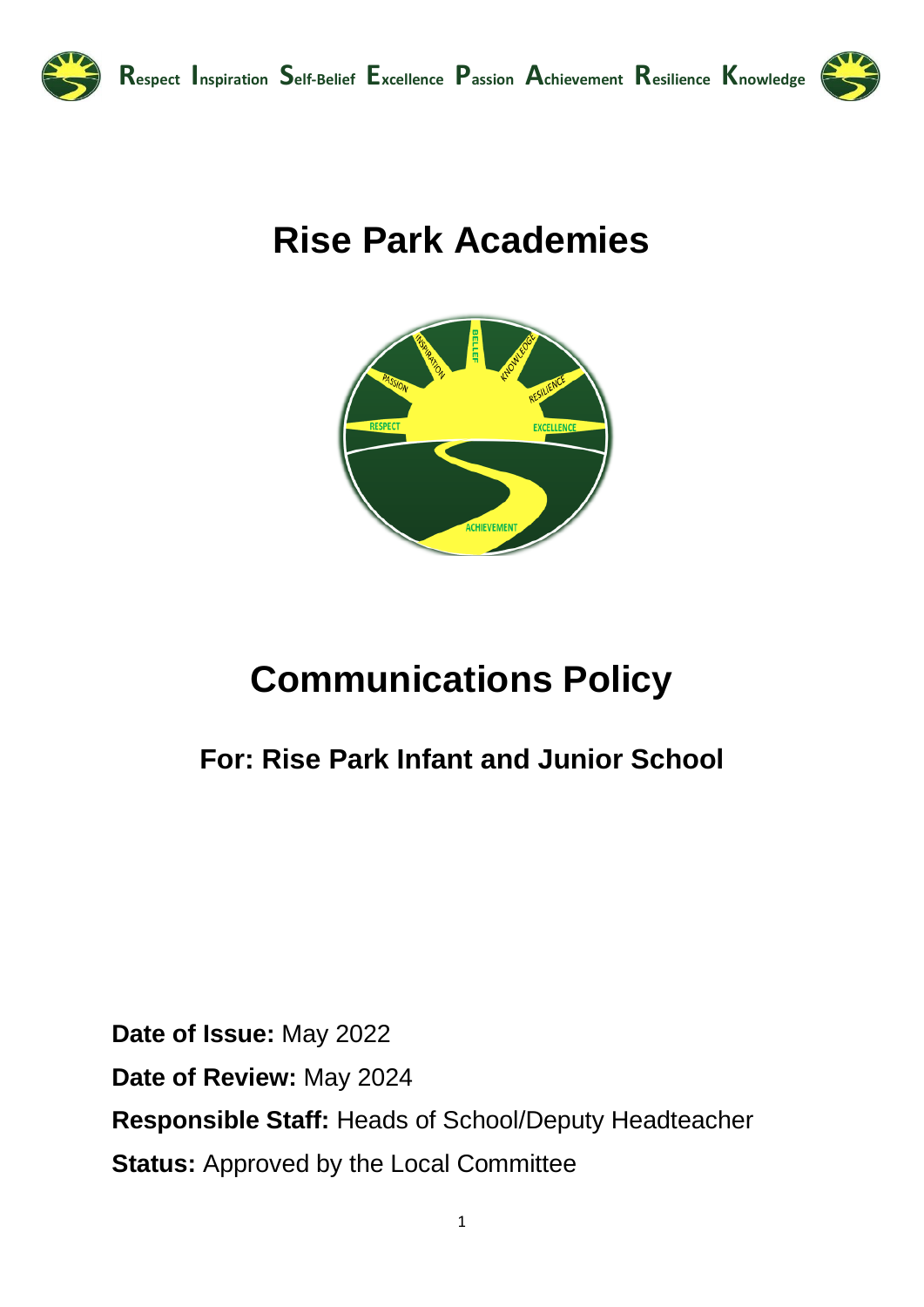



# **Policy Vision and Aims:**

At Rise Park Infant and Junior School, we believe that clear, open communication between the school and parents/carers is essential and has a positive impact on our pupils' learning. It:

- Gives parents/cares the information they need to support their child's education
- Keeps parents/carers well informed about school life
- Helps the school improve, through feedback and consultations with parents/carers
- Builds trust between home and school, which helps the school better support each child's educational and pastoral needs

The aim of this policy is to promote clear and open communications by:

- Explaining how the school communicates with parents/carers
- Setting clear standards and expectations for responding to communication from parents/carers
- Helping parents/carers reach the member of school staff who is best placed to address their specific query or concern so they can get a response as quickly as possible

# **Roles and Responsibilities:**

#### **The Heads of School are responsible for:**

- Ensuring that communication with parents/carers are effective, timely and appropriate
- Monitoring the implementation of this policy
- Regularly reviewing this policy

#### **Staff are responsible for:**

- Responding to communication from parents in line with this policy and the school's Acceptable Use Agreements for all digital technologies, including the use of emails, internet, learning platforms, social networking and other communication tools
- Working with other members of staff to make sure parents get timely information (if they cannot address the query or send the information themselves)

Staff will **aim** to respond to communication during their directed school hours or their working hours, if they are part-time. In line with promoting staff wellbeing and helping our staff find a suitable work-life balance, staff may work around other responsibilities and commitments and respond outside of these hours, but they are not expected to do so.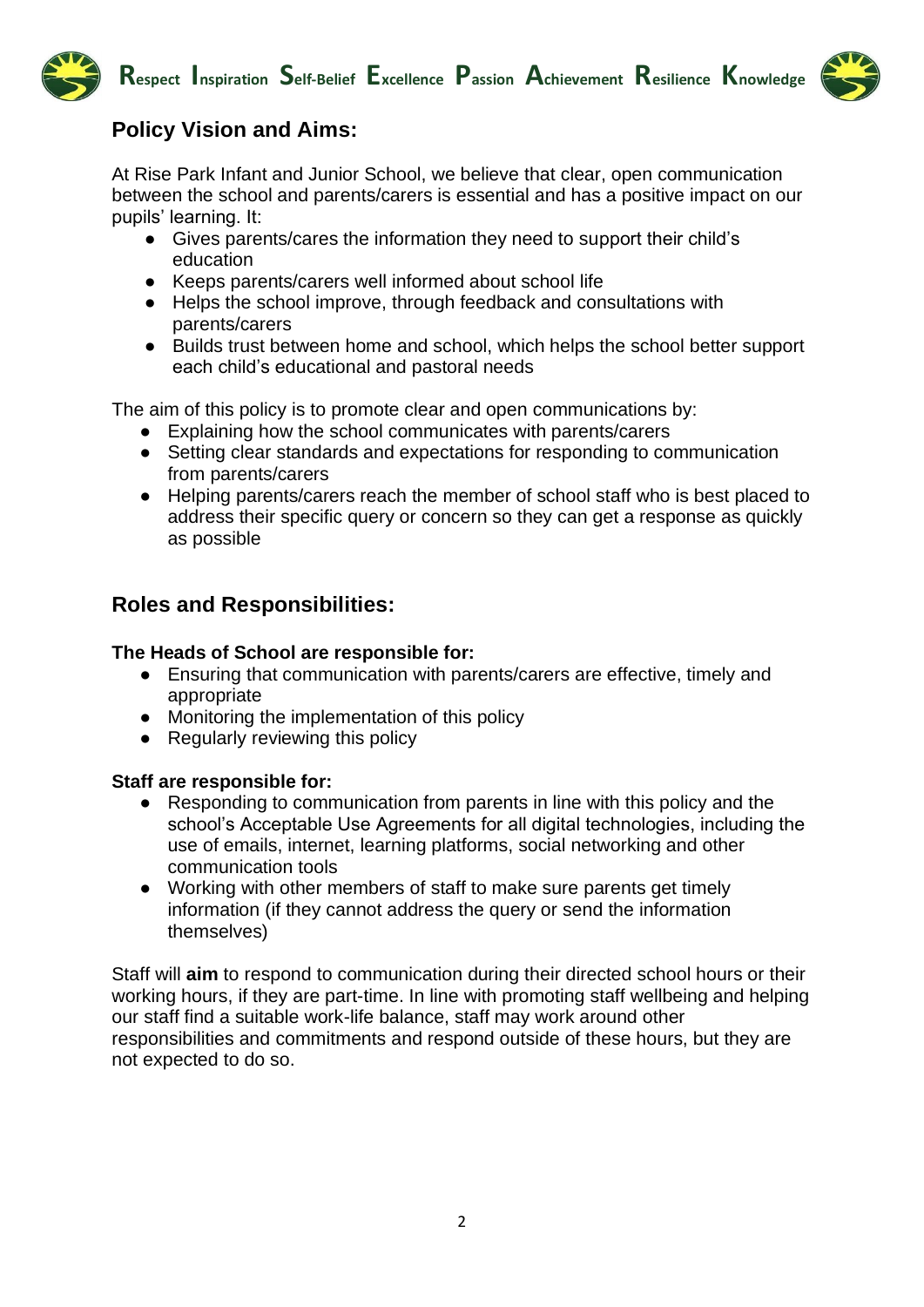



# **Parents/Carers are responsible for:**

- Ensuring that communication with the school is respectful at all times
- Making every reasonable effort to address communications to the appropriate member of staff in the first instance
- Respond to communications from the school, such as requests for meetings, in a timely manner
- Checking all communications from the school

Parents should not expect staff to respond to their communication outside of core school hours (8.30 - 3.30pm), during school holidays or weekends.

All communication from the school, including in person, over the phone and via email, will be respectful and polite; we expect the same from parents/carers when communicating with members of staff.

# **How we communicate with parents/carers:**

We communicate with parents through a range of different strategies, in order to keep parents/carers up-to-date with their child's education and what is happening in school.

Parents should monitor all of the following regularly to make sure they do not miss important communications or announcements that may affect their child.

#### **School Website**

The schools' website should be the first port of call for all queries or questions regarding the school. They are regularly updated with information about the school, including up-to-dated policies, current news about what is happening in school and updates of any changes to routine. Staff lists and responsibilities are also available on the school website as well as links to forms which parents/carers may need access to e.g. leave of absence request form.

<https://www.riseparkjuniors.co.uk/>

<https://www.riseparkinfants.co.uk/>

#### **School Calendar**

Our school websites and half-termly newsletters includes a full school calendar for the months/half term ahead. Where possible, we try to give parents/carers at least 2 weeks' notice of any events or special occasions, including non-uniform days, special assemblies or visitors, or requests for pupils to bring in special items/materials.

#### **Email**

The school uses the ParentMail system as a method of email communication. Parents are asked to register for this on admission to the school. Newsletters, whole school and year group letters will all be sent electronically via ParentMail, unless for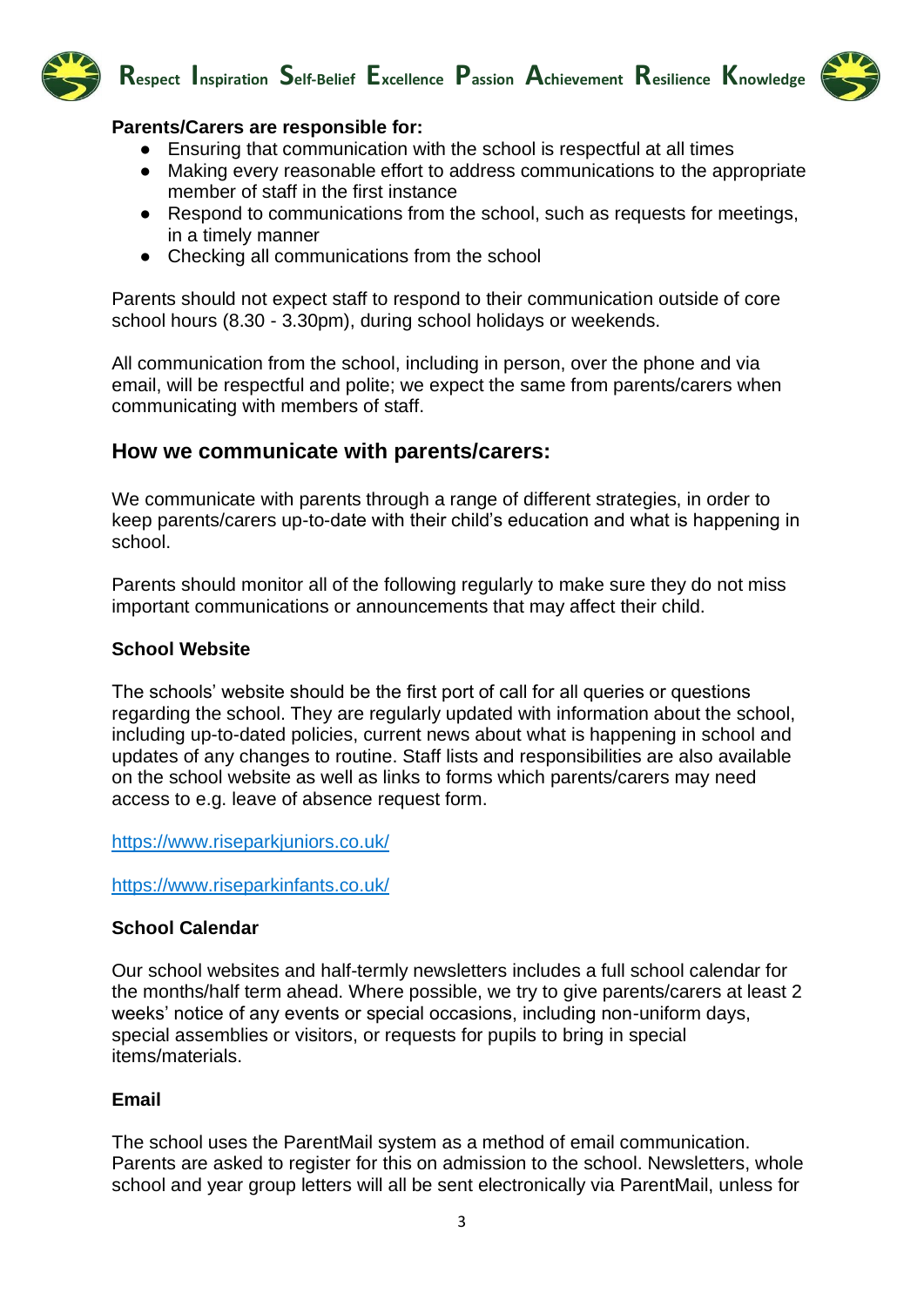



individuals in exceptional circumstances. Letters can be translated into alternative languages, if requested.

#### **Text Messages**

The school also uses the ParentMail text messaging service to communicate to parents. This is generally used when there are short-notice changes to the school day, or school closures e.g. due to snow, or in an emergency situation (not in the event of a pupil sickness or accident). If the school is unable to make contact with a parent/carer, a text message may be sent requesting them to contact the school.

#### **School Brochure**

A school brochure is available containing a range of information to give new and prospective parents a full picture of provision at our school. This is updated every year and is available on the school website and in the main school office.

#### **Phone Calls**

Phone calls will be made home to parents/carers by the school office, class teachers and other members of staff to inform them of a concern or issue, such as: an accident which causes concern, the child is unwell and needs to be collected, a behaviour incident which has occurred during the day, or concerns regarding the child's progress or attainment, as well as to share positive news with them.

#### **Letters and Newsletters**

The school send out the following letters on a regular basis: letters about trips/visits, extra-curricular activities, including half-termly before and after school clubs, termly curriculum newsletters, termly celebration newsletters, letters requiring consent forms to be completed, letters about trips and visits, half-termly newsletter with key dates as well as PTFA newsletters and flyers.

#### **Reading Records/School Planners**

All pupils have a home/school reading record/school planner which enables parents/carers to record comments about reading and class teachers to communicate achievements and targets in reading. Infant teachers/support staff will also listen to the children read on a regular basis and make comments on the child's achievements.

#### **Parents' Evenings and School Reports**

We hold two formal opportunities for parents/carers to meet one-to-one with the class teacher during the academic year, where parents/carers can discuss their child's achievements and progress, the curriculum content, their child's wellbeing, or any other area of concern. The first meeting is at the end of the first half of the Autumn Term and the second one is at the end of the first half of the Spring Term. Parents/carers are able to look at their child's work during these meetings. Parents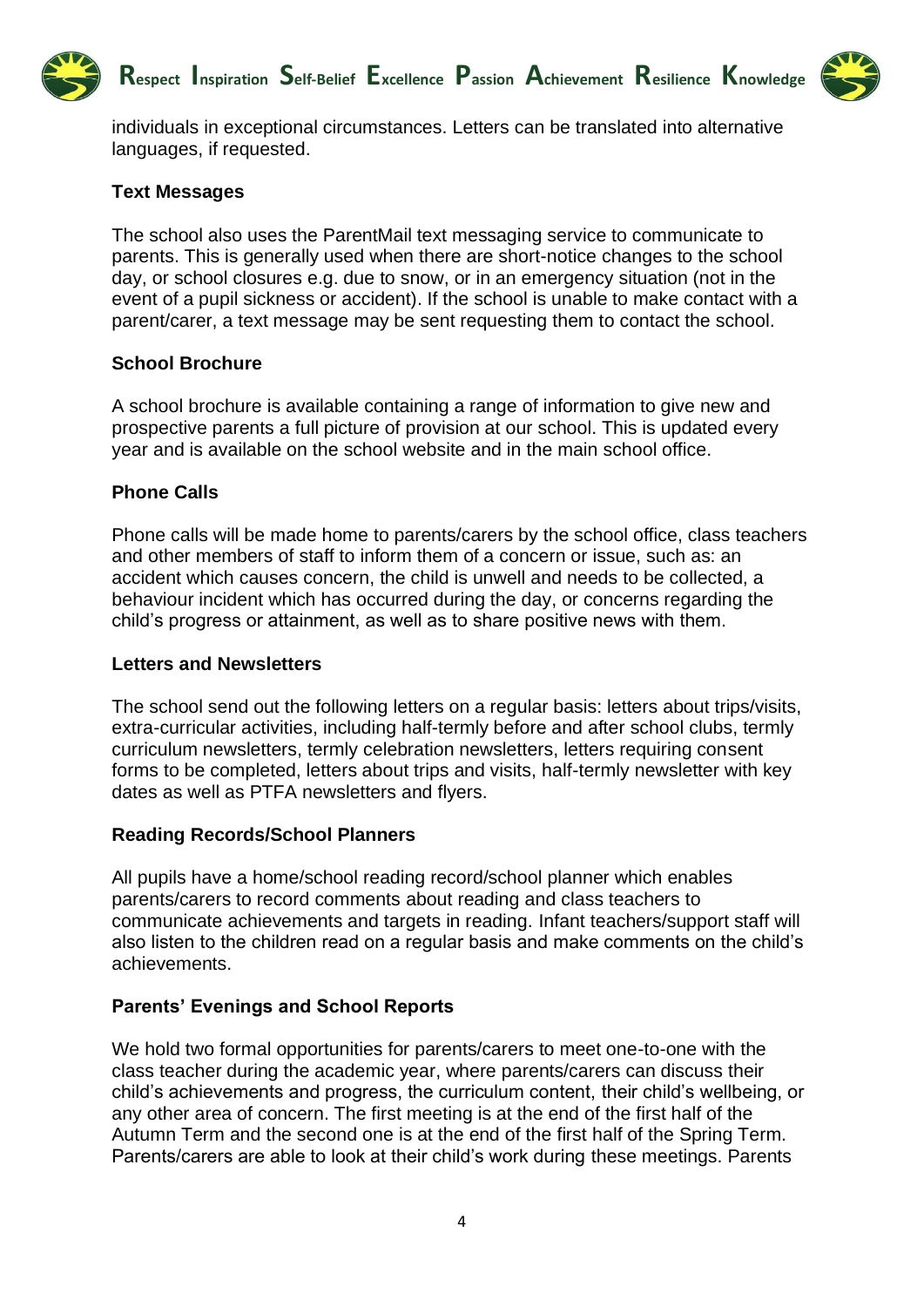



will be given information and advance notice about these scheduled meetings and are booked in using the 'Parents Evening' service through ParentMail.

In addition, at the end of the Summer Term, we hold a Display Evening, where parents/carers are invited into school to view a range of work completed by their child, speak with the current class teacher and have an opportunity to meet the new class teacher and explore the work produced by the year group in which their child will be joining.

At the end of the Summer Term, children will receive an end of year written report, which outlines their achievement in each part of the curriculum. Parents can subsequently arrange to meet with teachers if there are any concerns. We ask parents to comment on their children's progress using the annual report response form. We also give parents/carers details of their attendance record, and for parents/carers in Year 2 and Year 6, the details of their performance in the national tests and the national comparative performance.

# **Meetings**

We hold a number of formal meetings through the academic year which provide opportunities to discuss current developments in the school and to keep parents/carers well-informed:

- **Reception Intake Meeting** We hold an intake meeting for new reception parents each June. There is also an opportunity for parents to meet the class teacher, members of the Leadership Team, as well as representatives of the school PTFA, school nurse and the attendance officer at the beginning of the Autumn Term.
- **Transition Visits** The Early Years Team make pre-school visits in the Summer Term for Reception pupils, to share information with the main feeder providers and to complete on-entry records which contain information about the child.
- **Year 3 Transition Meeting** At the end of the Summer Term, parents of Year 2 pupils who will be joining the Junior School are invited to attend a transition meeting. They are taken on a tour around the school, are given key information about Junior School life, meet the new class teachers and have an opportunity to ask any questions.
- **Curriculum Meetings** In September, parents of children in Year 1 and Year 2 are invited to attend curriculum meetings to discuss their English, maths and topic work for the year.
- **Year 6 SATs Meeting** In October, Year 6 parents are invited to attend a meeting to discuss the SATs tests and the end of year expectations. We also hold secondary school transition meetings during Year 6.
- **Residential Trips** Prior to the Year 6 residential trip taking place, the trip leader will organise a meeting for parents/carers to provide detailed information about all aspects of the visit and give parents/carers the opportunity to ask any questions.
- **Parent Workshops** Termly parent workshops are available for all parents to attend. They have a specific focus e.g. maths, phonics, writing etc. and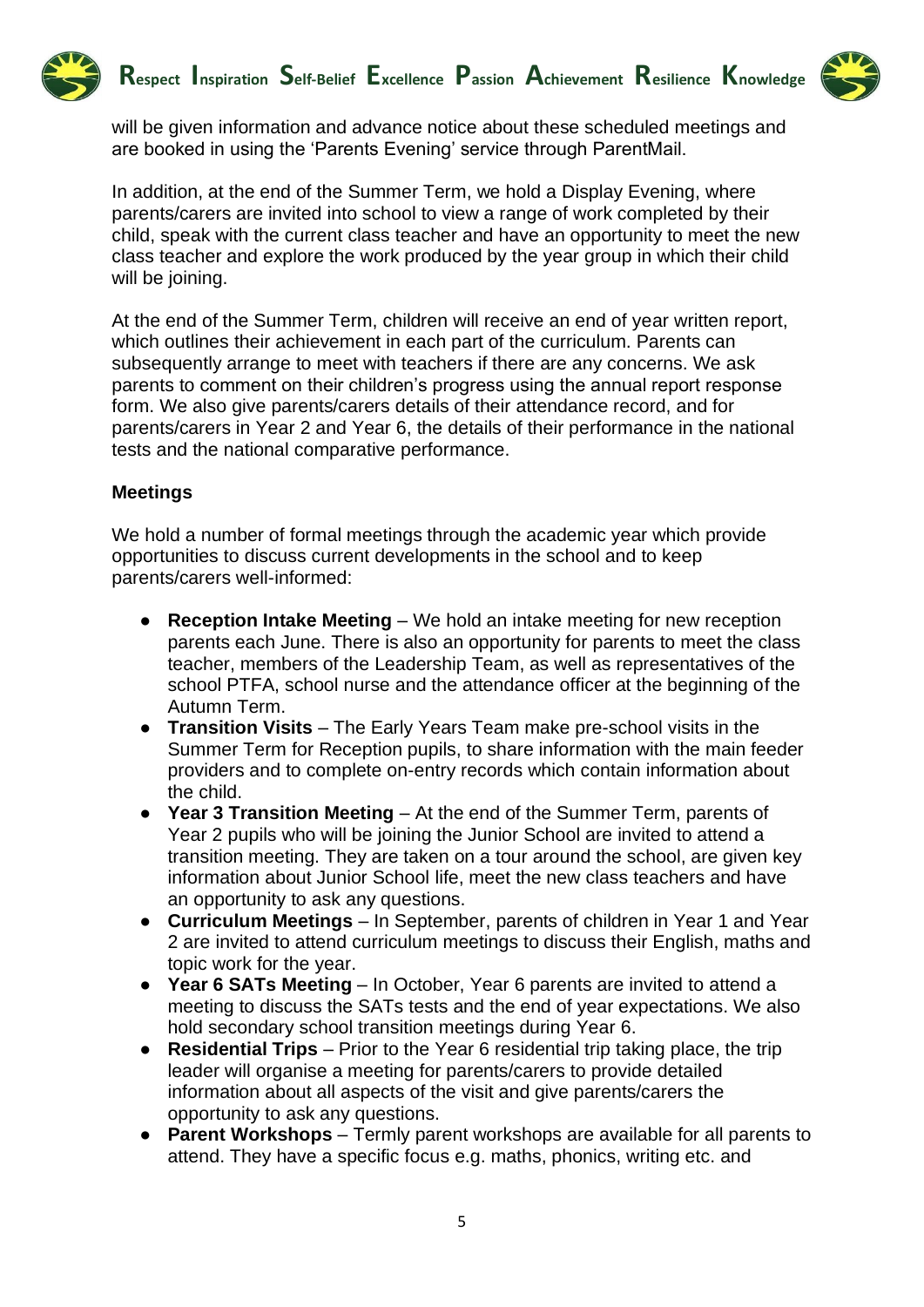



develops parents/carers understanding of the school curriculum and how they can support their child at home.

The school also contacts parents/carers to arrange meetings throughout the year if there are concerns about a child's achievement, progress, behaviour or wellbeing. Parents/carers of pupils with special educational needs, or who have other additional needs, may also be asked to attend further meetings to address and support these additional needs.

# **Home-School Communication Application**

The school uses Class Dojo, a communication application, to support behaviour for learning, home learning and celebrate the successes of pupils and the school. Parents/carers are encouraged to join the Class Dojo on entry to the school.

The app connects parents/carers, teachers and pupils and is a vital form of the school's communication (see Class Dojo Policy). Class teachers use it as a communication platform to encourage children and engage parents/carers in their children's learning, through the private messaging service or via the class page where general class/year group messages can be shared. The whole school story is also used for celebrations, messages and reminders.

#### **Social Media**

The school has a Facebook and Twitter page to further promote and celebrate our successes and achievements. This is kept up to date by a designated member of staff.

# **How parents/carers can communicate with the school:**

Parents should use the list in appendix 1 to identify the most appropriate person to contact about a query or issue, including the school office number and email address.

#### **Talking to Staff**

Class teachers are always available for a 'quick chat' at the end of the school day. However, if you need to talk with the class teacher in more detail, please make an appointment for a telephone conversation or a meeting in person, as talking at length in the playground after school is difficult for the teacher and the child, and would not be appropriate for more confidential discussions.

A member of the Leadership Team will always be on each gate at the start of the day. Many parental queries and concerns can be dealt with at this time, however, again, more confidential discussions or concerns should be addressed by making an appointment through the main school office.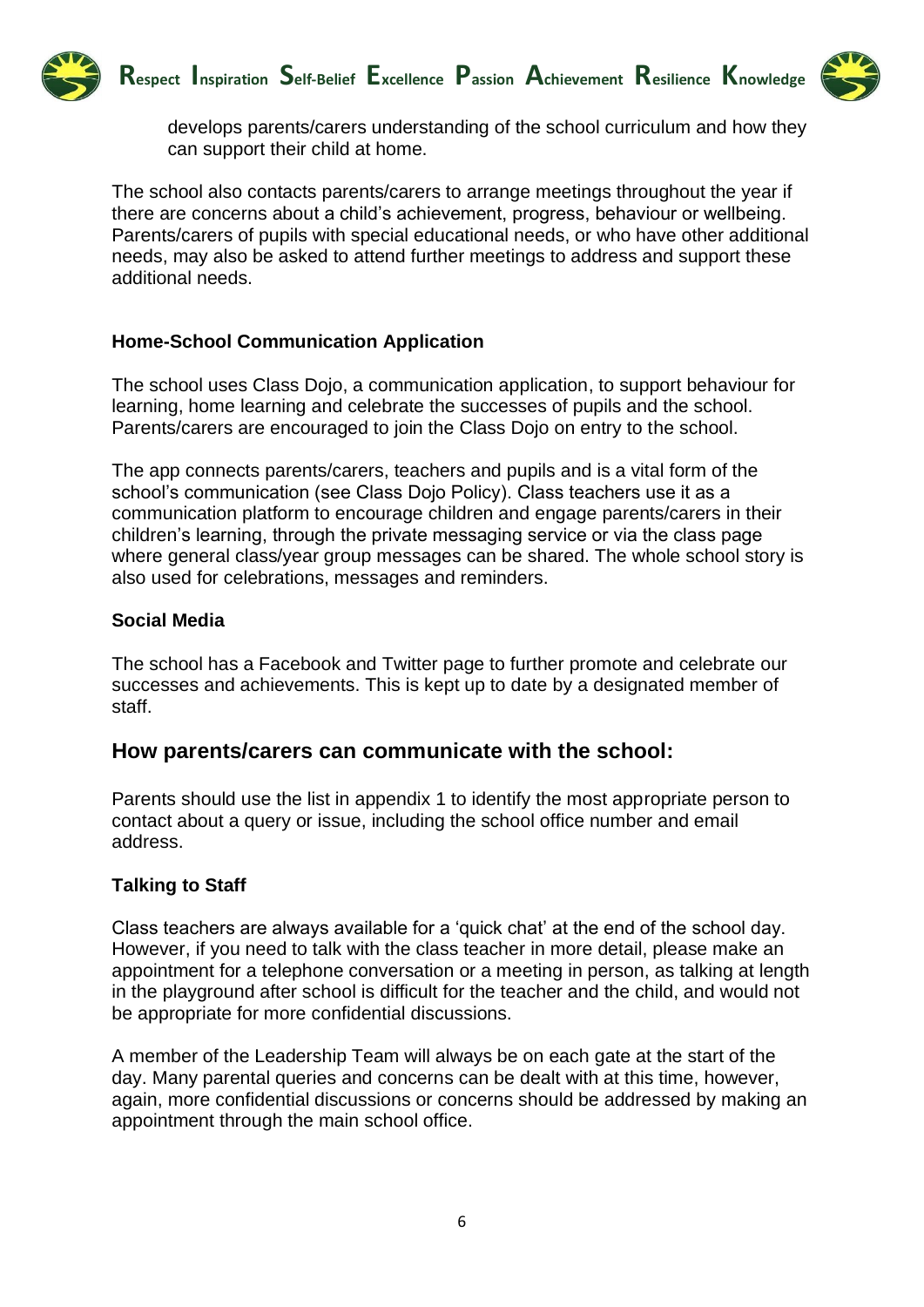



# **E mail**

Parents should always email the school office about non-urgent issues in the first instance. We aim to respond to all emails within 2 working days. If a query or concern is urgent, and parents need a response sooner than this, they should call the office.

# **Phone Calls**

If parents/carers need to speak to a specific member of staff about a **non-urgent**  matter, they should contact the school office and the relevant member of staff will contact them within 2 working days.

If this is not possible (due to teaching or other commitments, such as meetings or being off site), the office will contact the parent/carer to schedule a phone call at a convenient time with the member of staff.

If the issue is urgent, parents/carers should call the school office. Urgent issues might include things such as family emergencies or safeguarding and welfare issues.

For more general enquiries, please call the school office or message the class teacher via the messaging service on ClassDojo.

# **Home-School Communications App**

Every class has a ClassDojo account to support behaviour for learning, home learning and help celebrate the successes of pupils and the school. Teachers will use ClassDojo to encourage children and to engage parents/carers in their child's learning. The 1:1 messaging service can be used by parents/carers and teachers to communicate directly with one another as well as via the class page where general messages can be shared (see ClassDojo Policy). This messaging service should not be used to contact members of the Senior Leadership Team; this communication should be done through the main school office.

# **Meetings**

If parents would like to schedule a meeting with a member of staff, they should email or call the main school office to book an appointment. We try to schedule all meetings within 7 working days of the request.

# **Monitoring and Review**

The Heads of School monitors the implementation of this policy and will review the policy every two years.

The policy will be approved by the Local Committee.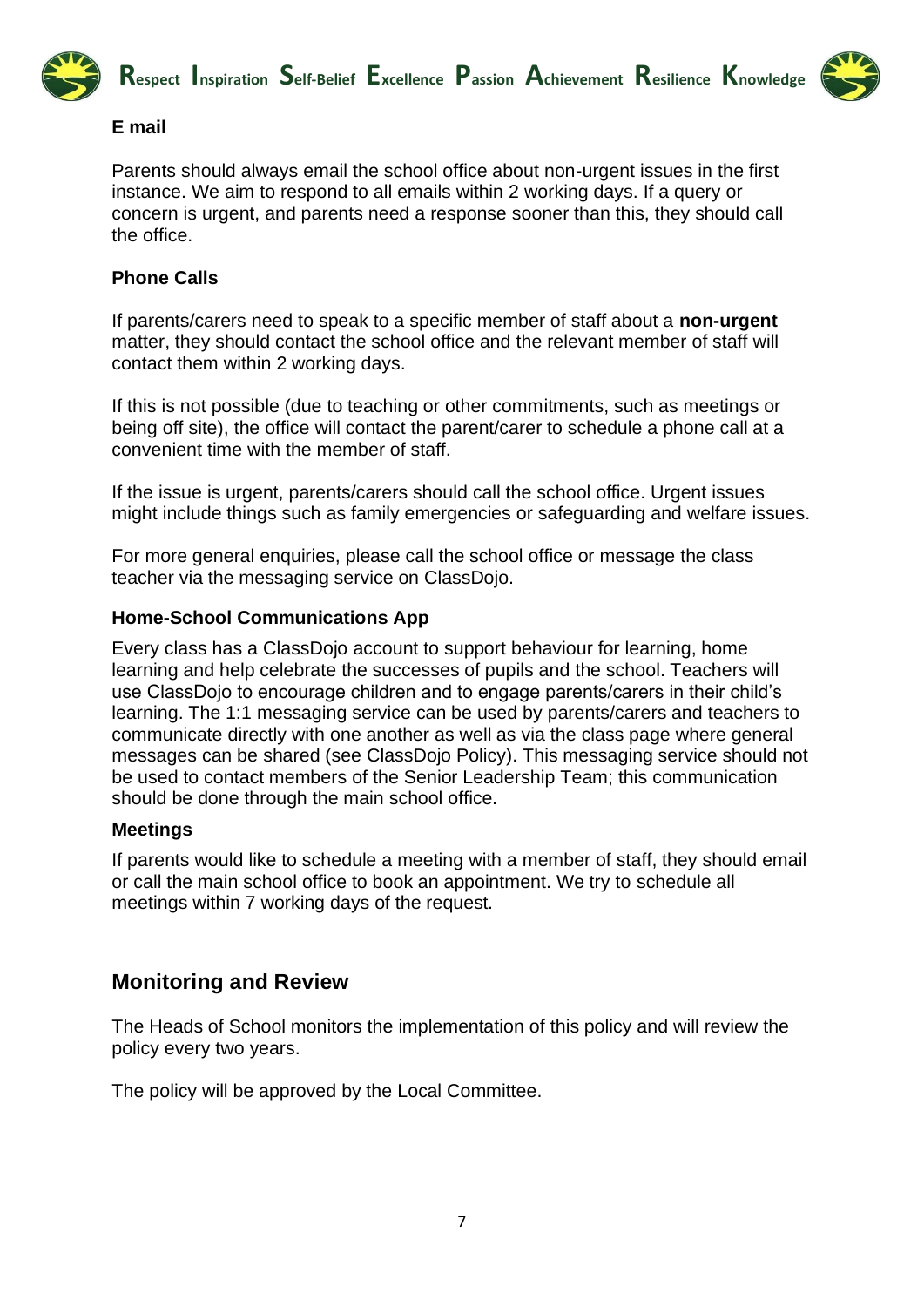**Respect Inspiration Self-Belief Excellence Passion Achievement Resilience Knowledge**



# **Appendix 1: School Contact List**

# **Whom should I contact?**

Please use the table below to help you effectively identify who you need to contact regarding your queries or concerns and how they can be best contacted. This list is by no means exhaustive, but for most queries, parents/carers should contact the class teacher in the first instance, who can always direct them to the relevant member of staff if necessary. If you have addressed your query/concern with the relevant member of staff and you feel it has not been satisfactorily resolved, the table outlines who you can contact, in order, who will be able to assist.

Our school office is open Monday to Friday, 8am-4pm and can be contacted via telephone on:

Infants – 01708 749135, Juniors - 01708 761935

or email via:

Infants – [admin@riseparkinf.org.uk](mailto:admin@riseparkinf.org.uk) Juniors - [office@risepark-jun.havering.sch.uk](mailto:office@risepark-jun.havering.sch.uk)

When sending emails to the school office for a particular member of staff, please put the subject and the name of the relevant member of staff in the subject line. The school office will then forward your email on as necessary.

**Remember:** Check our school website first or the ClassDojo app, much of the

| I have a<br>question/query<br>about          | Who you need to<br>contact in the<br>first instance: | Via:                                                                                                | If my question/<br>query remains<br>unresolved,<br>contact (in order): |
|----------------------------------------------|------------------------------------------------------|-----------------------------------------------------------------------------------------------------|------------------------------------------------------------------------|
| Safeguarding/<br>welfare                     | Designated<br>Safeguarding<br>Lead                   | <b>Phone Call/Email</b>                                                                             | MASH-01708<br>433222                                                   |
|                                              | Safeguarding<br>Team                                 |                                                                                                     |                                                                        |
| My child's<br>learning/<br>homework          | Your child's class<br>teacher                        | Class Dojo or<br><b>Phone Call/Email</b><br>to school office for<br>class teacher to<br>contact you | Year Group Leader                                                      |
|                                              |                                                      |                                                                                                     | Deputy<br>Headteacher                                                  |
|                                              |                                                      |                                                                                                     | <b>Head of School</b>                                                  |
| My child's<br>wellbeing/<br>pastoral support | Your child's class<br>teacher                        | Class Dojo or<br><b>Phone Call/Email</b><br>to school office for<br>class teacher to<br>contact you | Year Group Leader                                                      |
|                                              |                                                      |                                                                                                     | <b>Inclusion Manager</b>                                               |
|                                              |                                                      |                                                                                                     | Deputy<br>Headteacher                                                  |
|                                              |                                                      |                                                                                                     | <b>Head of School</b>                                                  |
| School Trips/                                | The school office                                    | <b>Phone Call/Email</b>                                                                             | The Trip Leader                                                        |
| educational<br>visits                        |                                                      |                                                                                                     | Deputy<br>Headteacher                                                  |

schools' information can be found on these platforms.